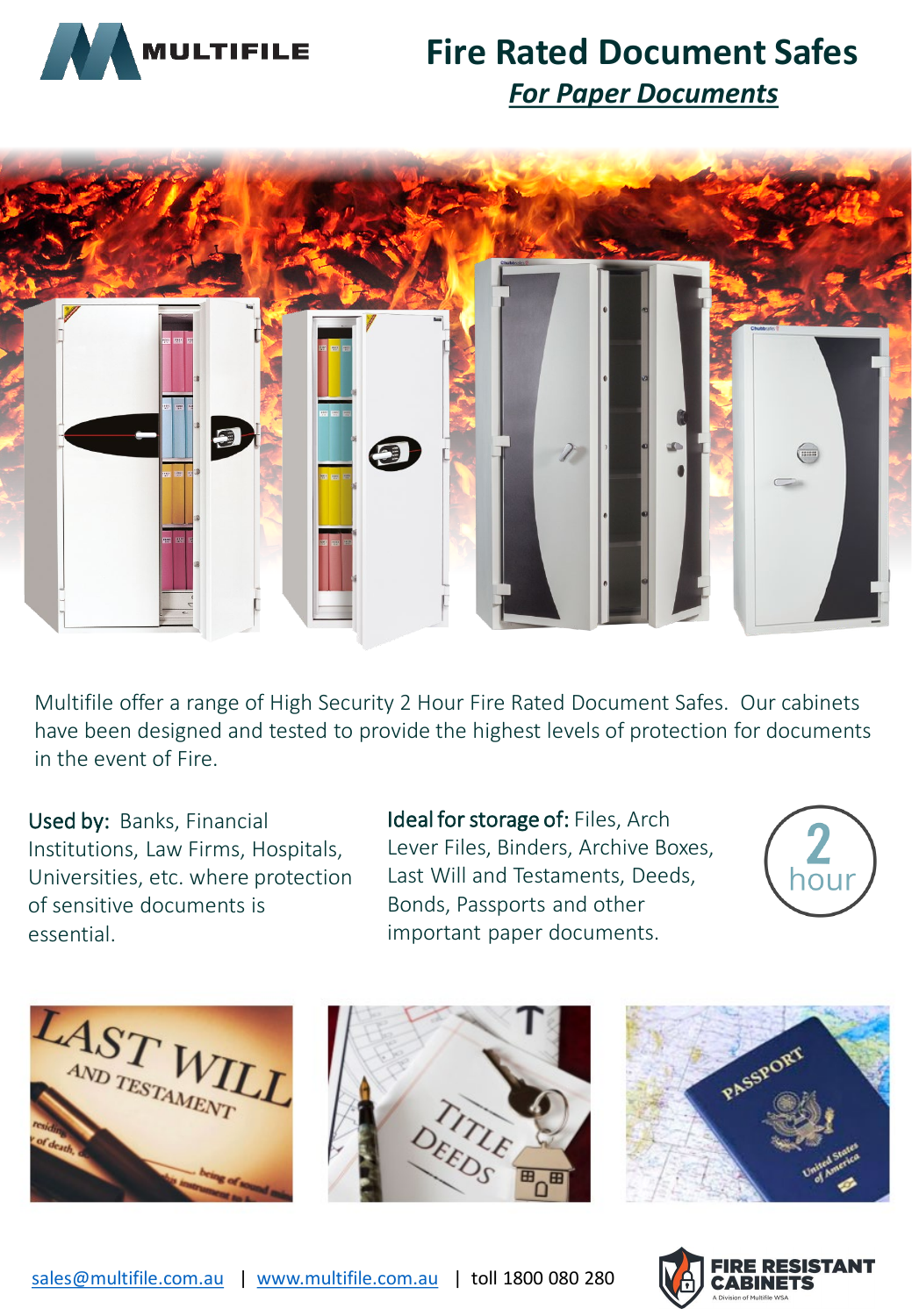

## **GDF 2 Hour Fire Rated Safes** *For Paper Documents*



The GDF Range of Fire Rated Safes are a premium certified 2 hour fire resistant cabinet. Featuring a digitally operated TUV Lock this cabinet is specially designed to safeguard valuable documents from burglary and fire. Ideal for businesses, banks, financial institutions and law firms that require the highest level of protection against fire of binders and documents.



houi

Fire Rating  $\left( \frac{1}{2} \right)$  120 Minute Fire Rated Fire resistant safe for documents. Certified for fire protection of documents. NT FIRE 017 - 120 Paper

**Locks** TUV Digital Keypad and Lock

Sizing Sizing Available in 2 Sizes - Single or Double Door

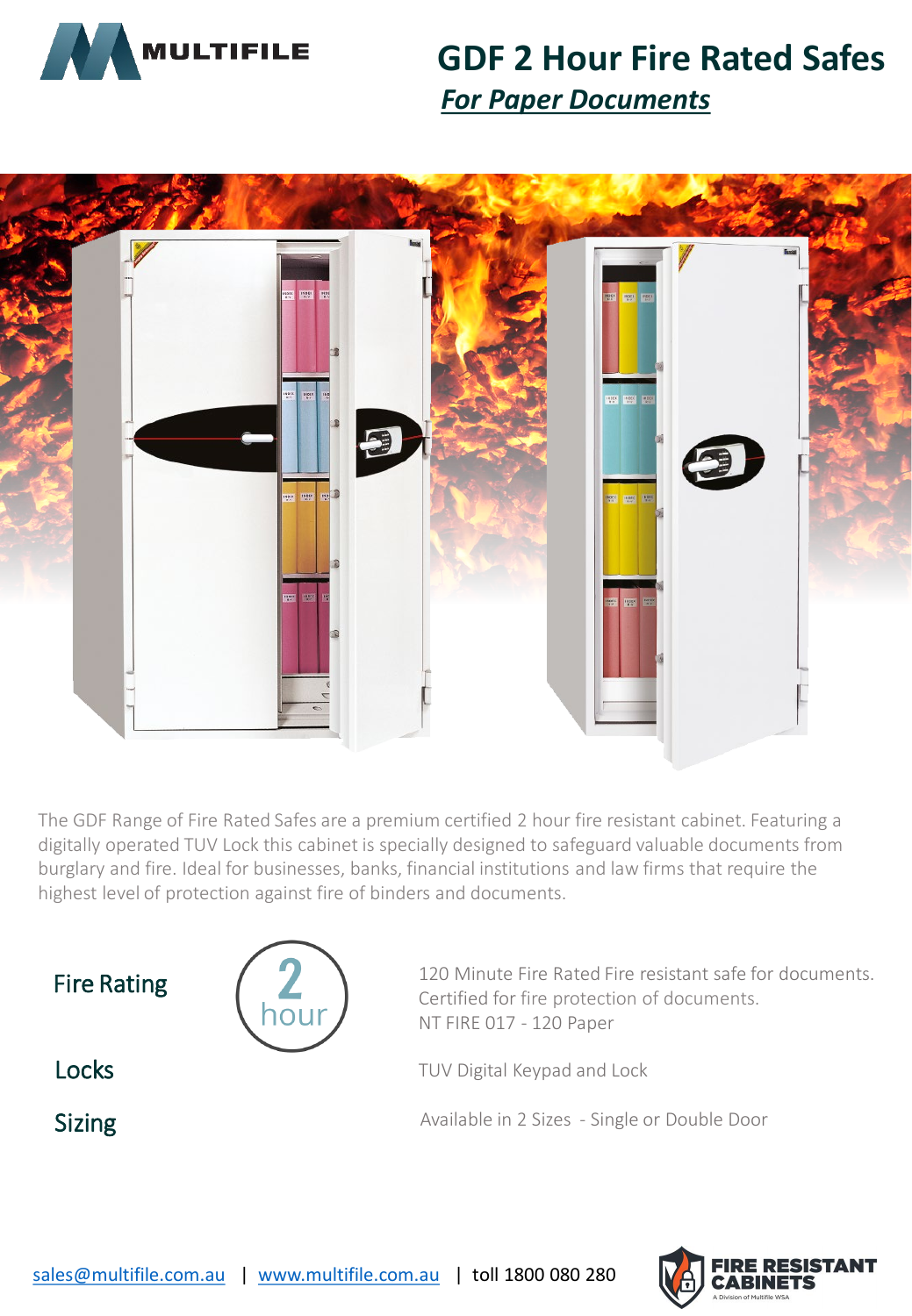

## **GDF 2 Hour Fire Rated** *For Paper Documents*

## GDF Single Door Cabinet



Certified 120 Minute Fire Rated for paper documents NT FIRE 017 - 120 Paper

#### **Featuring**

- High Quality European certified TUV Digital Lock and Keypad
- External hinges with Internal anti-pry dead bar
- Fire Resistant material filled door and body
- 4 Fully Adjustable Shelves
- Durable quality paint finish
- Asbestos Free

### Dimensions

External : 1630H x 775W x 650D Internal : 1450H x 595W x 440D Weight : 388KG



## **GDF Double Door** Cabinet



Certified 120 Minute Fire Rated for paper documents NT FIRE 017 - 120 Paper

### **Featuring**

- High Quality European certified TUV Digital Lock and Keypad
- External hinges with Internal anti-pry dead bar
- Fire Resistant material filled door and body
- 4 Fully Adjustable Shelves
- Durable quality paint finish
- Asbestos Free

### **Dimensions**

External : 1685H x 1126W x 700D Internal : 1505H x 946W x 490D Weight : 540KG